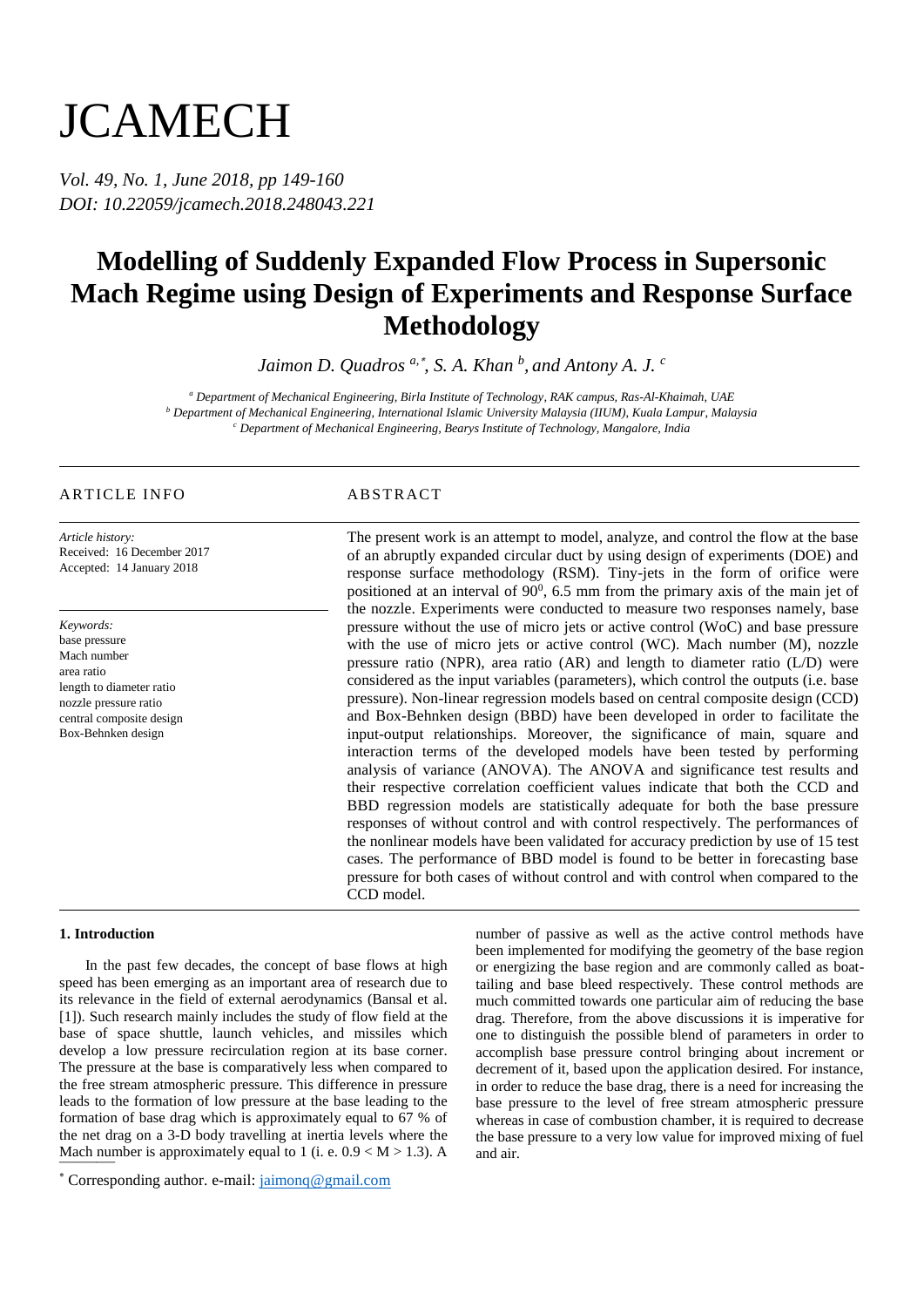Wick [2] experimentally studied effects of inertia level, thickness and type of boundary layer on suddenly expanded flows at sonic Mach number. It was concluded that the boundary layer thickness and type of the corner largely contributed towards development of base pressure at the expansion corner. Also, that boundary layer can be considered as one of the preliminary sources of fluid for corner flow. Korst [3] designed a physical flow model for base pressure concerned with flow cases that were transonic and supersonic in nature wherein base flow beyond the wake is either sonic or supersonic. The model was developed based on interaction concepts between the viscous flow and atmospheric flow and the law of mass conservation in the wake. Experimental studies were carried out by Rathakrishnan [4] to study the consequences of employing ribs on abruptly expanded axisymmetric passage, emphasizing on reducing the pressure in the base region in the expanded duct. The optimum aspect ratio of the annular ribs that caused minimum disturbance in the pressure field of the expanded duct was found to be 3:1. Also in the case of a plain duct, it was concluded that an L/D range of 3 to 5 developed minimum base pressure for passive control. Moreover, annular ribs having aspect ratios of 3:2 and 3:3 increased pressure at the base corner as they induced oscillations into the duct pressure field. Rathakrishnan et al. [5] examined the flow of air streams in circular pipe with abrupt augmentation in area. They presumed that the pressure in the base corner is highly dependent on nozzle pressure ratio, area ratio and length to diameter ratio. The reattachment length also was dependent on L/D ratio and the exit nozzle area. Viswanath et al. [6] studied the effect of passive devices for the purpose of controlling base drag at Mach 2.0. The devices primarily involved base cavities and ventilated cavities. The results observed significant reduction in base drag by use of ventilated cavities. As high as 50 percent increment in base pressure and 3 to 5 percent reduction in base drag were obtained at Mach 2.0 for a revolutionary body. Khan et al. [7] conducted experiments to investigate the effect of microjets on base pressure in a suddenly expanded duct. The Mach numbers studied were 2.0, 2.5 and 3.0. The experiments were conducted for an overexpansion level of  $(P_e/P_a=0.277)$ . It was found that micro jets served as active controllers for base pressure. The work further concluded that for a given a given Mach number and nozzle pressure ratio, one can identify the L/D ratio of the duct that will result in maximum increase/decrease of base pressure. Khan et al. [8] carried out experimental investigations in order to study active control of base pressure with microjets for Mach numbers 1.87, 2.2 and 2.58. The experiments were conducted for nozzle pressure ratios of 3, 5, 7, 9 and 11 respectively. Increase in base pressure upto 95 percent was observed for certain combination of parameters of the study. Khan et al. [9] studied the effect of microjets on suddenly expanded flows for Mach numbers 1.25, 1.3, 1.48, 1.6, 1.8 and 2.0. The experiments were conducted for an under expansion level of (Pe/Pa=1.5). Their studies found that micro jets were effective and influence the flow field in the dead region when the jets are under expanded. Khan et al. [10] examined the effect of microjets for suddenly expanded flows for nozzles for a perfectly expanded case. It was found that the microjets were not effective for Mach numbers 1.25, 1.3, 1.48, 1.6, 1.8 and 2.0. At these Mach numbers the base pressure magnitude experiences a marginal increase. The reason for this trend is the presence of a weak wave at the nozzle lip. At this point when the micro jets are activated, the Mach numbers were unable to bring about an appreciable change in the base pressure. Another important observation made was that the correctly expanded flows were dominated by waves. Control effectiveness and effect of

expansion level in a suddenly expanded flow for Mach numbers 1.25, 1.3, 1.48, 1.6, 1.8, 2.0, 2.5 and 3.0 was studied by Khan et al. [11]. The experiments were conducted for nozzle pressure ratios of 3, 5, 7, 9 and 11 respectively. It was concluded that the values of base pressure increased with increase in area ratio for a given Mach number, L/D ratio and nozzle pressure ratio. This increase in base pressure was due to the increase in the relief available for the flow due to the increase in the back ward facing step height ratio. Badrinarayan [12] studied base flows at supersonic speeds experimentally. The measurements were done in the wake at the trailing edge of the blunt base of 2-D and 3-D bodies at  $M = 2.0$ . The results demonstrate the behaviour of separated flows and also point out the significance of flow reversal. Baig et al. [13] conducted experimental investigations for manipulating the base pressure through a suddenly expanded passage. To achieve this objective, micro-jets were employed as active controllers for controlling the base pressure. The Mach numbers they studied were 1.87, 2.2 and 2.58. The area ratio studied was 2.56 and L/D ratios tested were from 10 to 1. The experiments were conducted at NPRs from 3 to 11 in steps of two. The tests indicated an increase in base pressure upto 65 percent for certain combinations of flow parameters. From the literature cited above, most conventional engineering approaches have been used to identify selection of most influencing process variables on base pressure without and with active control. This has led the researchers to search for an alternative tool to study, identify, control, analyze and establish the complex input output relationships for better understanding in of controlling the suddenly expanded flows. Statistical design of experiments (DOE) incorporates the technique for outlining the set of experiments, collecting the appropriate set of data from the planned experiments, and analyzing the data using regression analysis to reach important inference on the created input–output relationship of the system Patel et al. [14]. Considerable research has been carried out by the distinguished researchers using design of experiments and statistical Taguchi method to tackle problems related to different process designs which involve fluid related problems. However, this approach has not been considered yet in analyzing flow control problems or problems related to suddenly expanded flows. This is the reason for the current study to be conducted. Hence the statistical Taguchi method can be used to tackle various problems related to suddenly expanded flows.



Figure 1. Suddenly expanded flow field.

RSM is a compilation of two approaches enforced for developing relationships between input and output and also identifies the curvature effects of the response function. Central composite design (CCD) and Box Behnken Design (BBD) are the two dominant classes of response surface methodologies, where in the input variables are needed to be set at three or more number of levels [15]. The CCD is rotatable provided the output prediction accuracy is same around the design center. However,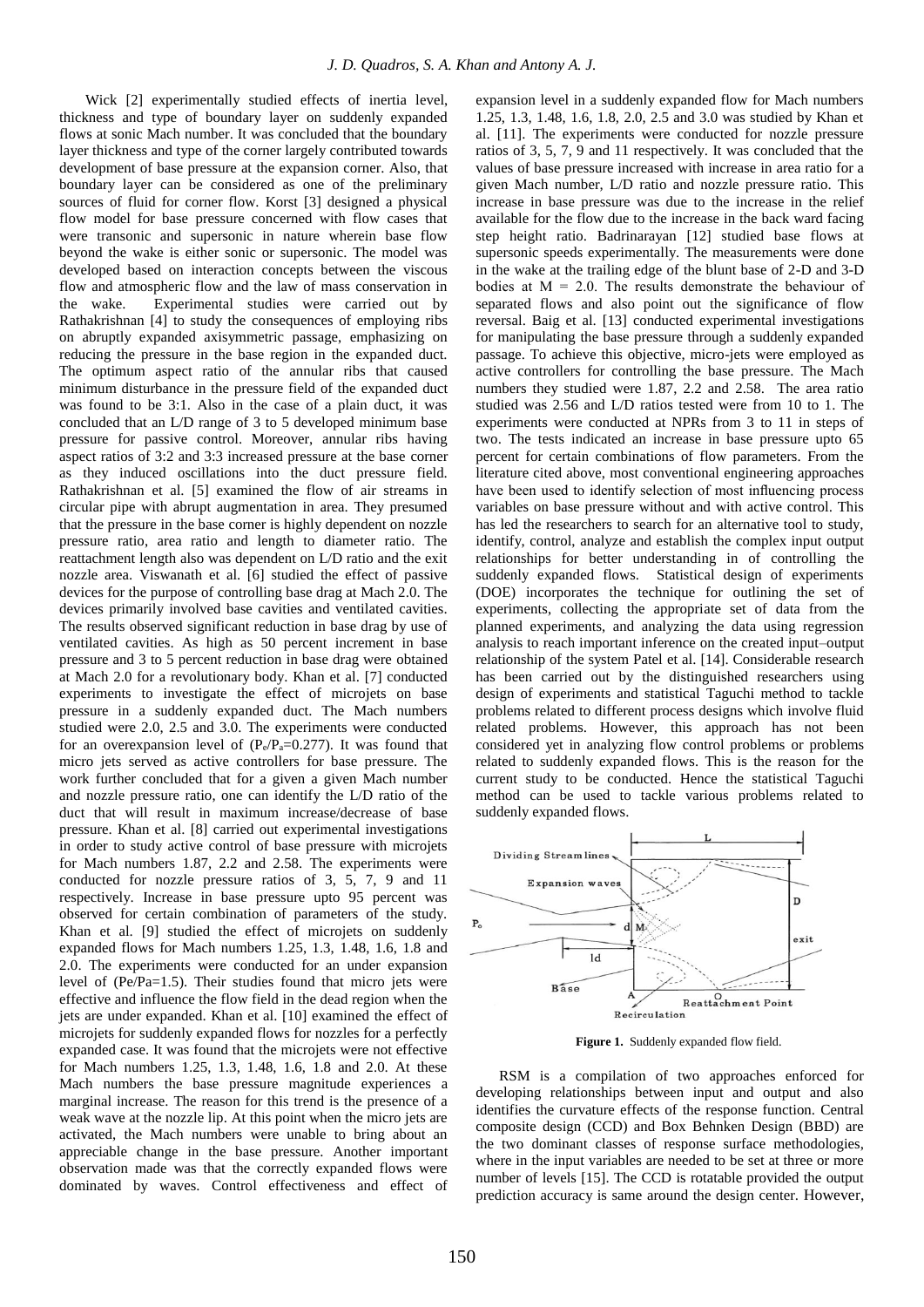these types of designs need input which are to be set at 5 levels. On the other hand, the input requires three levels for the design to be non-rotatable. It is of prime importance to decide whether the use of rotatable or non-rotatable design would be convenient. Hence the present study employs a non-

rotatable CCD with a three level set input variables. Box-Behnken design is a rotatable design formed by the combination of 2k factorial designs with insufficient block designs, with k being the total count of input parameters [14].

Suddenly expanded flows without and with control can be an interesting study owing to many applications. One of such applications include the space program wherein behavior of base pressure is of prime importance for devising a mechanism that can control the base pressure in order to facilitate either its increase or decrease and has been reported in [16, 17]. This mechanism can eventually be used for high end applications such as minimizing base pressure in the ignition chamber for augmenting the blending; increase the base pressure in the case of rockets and missiles to bring about a decrease in the base drag. On the forefront, this study will help in deciding the most influential factors affecting suddenly expanded flows thus owing to reduced cost and energy consumption. Thus the present work focusses on

- Developing nonlinear input output relationships by use of statistical tools like DOE and RSM.
- Perform statistical analysis to develop nonlinear models based on non-rotatable CCD and check for adequacy. Fifteen test cases have been used to validate the developed models for practical suitability.
- One more set of nonlinear models were developed by use of BBD and effectiveness of these models were analyzed by testing them for random 15 test cases.

The performance of the two implemented models i.e. CCD and BBD were compared as per the above said validation criteria and amongst the best of these was chosen as per the least rate variation in predictability, for single of the responses. Additionally, attempts have been made to analyze the complex relationships of input parameters on base pressure by means of surface plots.

#### **2. Nozzle Design**

 The Nozzle design for Mach number 3.0 as shown in Figure 2 consists of a certain set of parameters that are used as standards for its design. The flow generally occurring from supersonic Mach numbers is Blowdown flows. The parameters involved are stated below:

- 1. Exit diameter i.e. Ae of Nozzle (10 mm fixed).
- 2. Throat area (A\*) is obtained from Genick [18].
- 3. The angle between the exit diameter and throat of the nozzle is maintained at an angle of approximately  $5^{\circ}$  to  $8^{\circ}$ .
- 4. The angle between the inlet diameter and throat is maintained at an angle of approximately  $18^{\circ}$  to  $30^{\circ}$ .

5. Thus the angel between throat and exit is maintained at  $6<sup>0</sup>$ and angel between inlet and throat is maintained at  $18<sup>0</sup>$  for all nozzles viz. Mach 2.0, Mach 2.5 and Mach 3.0 respectively.

#### **3. Methodology**

#### *3.1 Selection of variables and their corresponding levels*

The selection of parameters and their operating ranges are extremely important for this study for development of consistent control over the process. The present work has opted for process variables and their corresponding levels predominantly on the

basis of available literature and some trial experiments conducted. From the previous studies, it has already been concluded that Mach number, nozzle pressure ratio and area ratio have largely influenced base pressure. From Baig et al. [13], an optimum L/D ratio resulting in highest value of the stagnation pressure at the exit plane was identified for a given area ratio, Inertia level and NPR. This value of L/D ratio was found to be the minimum value of duct length for the flow to circulate, separate and reattach and this was also found to be function of the area ratio, Mach number and NPR. Thus the present work emphasizes four parameters viz. Mach number, nozzle pressure ratio, area ratio and length to diameter ratio as highly influential variables for conducting the experiments. The Mach number (inertia level) and NPR have a direct influence on base pressure that is measured at the exit of the nozzle. The influence of microjets affecting base pressure is also primarily dependent on the level of expansion which is again dictated by NPR and Mach number. It is observed that an increase in the value of NPR, yields micro-jets to be more effective thereby causing increment in the base pressure for Mach 1.25 to Mach 2.0. However, the control becomes ineffective for Mach numbers of beyond 2.0 resulting in the decrement of the base pressure when compared to the ones without the use of control. This case explicitly takes place for the Mach numbers ranging from 2.5 to 3.0 and is reported by [19]. Thus Mach number and NPR have been chosen as preliminary factors for the present study. In the case of area ratio, it has been already reported that, base pressure is affected by area ratio due to its dependence on Mach number [11, 20, 21 and 22]. Furthermore, base pressure as a dependent variable of L/D becomes imperative in order to derive the minimum duct length that would be required for flow attachment. This L/D ratio is different for different area ratios and hence it can be thoroughly construed that L/D for a particular Mach number and NPR is largely a function of the relief to the flow preferred. Thus on the basis of above conclusions, the process parameters selected along with their corresponding levels implemented in the present study are as shown in Table 1.

#### *3.2 Conduction of experiments*

The base pressure for suddenly expanded flows has been measured for different combinations of process parameters. The experiments are conducted in a view to establish nonlinear regression models according to the design matrices and also test the developed models (test cases). The design matrix for CCD and BBD implemented for experimental data collection has been presented in Tables 2 and 3 respectively. Experimental work and data collection is explained in the subsequent section of the paper. The nonlinear regression models based on the design matrices have been developed for the responses – base pressure without control and with active control respectively. Analysis of variance (ANOVA) is performed to check the statistical adequacy of each response individually. The prediction accuracy of the developed models has been examined by assistance of fifteen random experiments and the best model is selected for each response.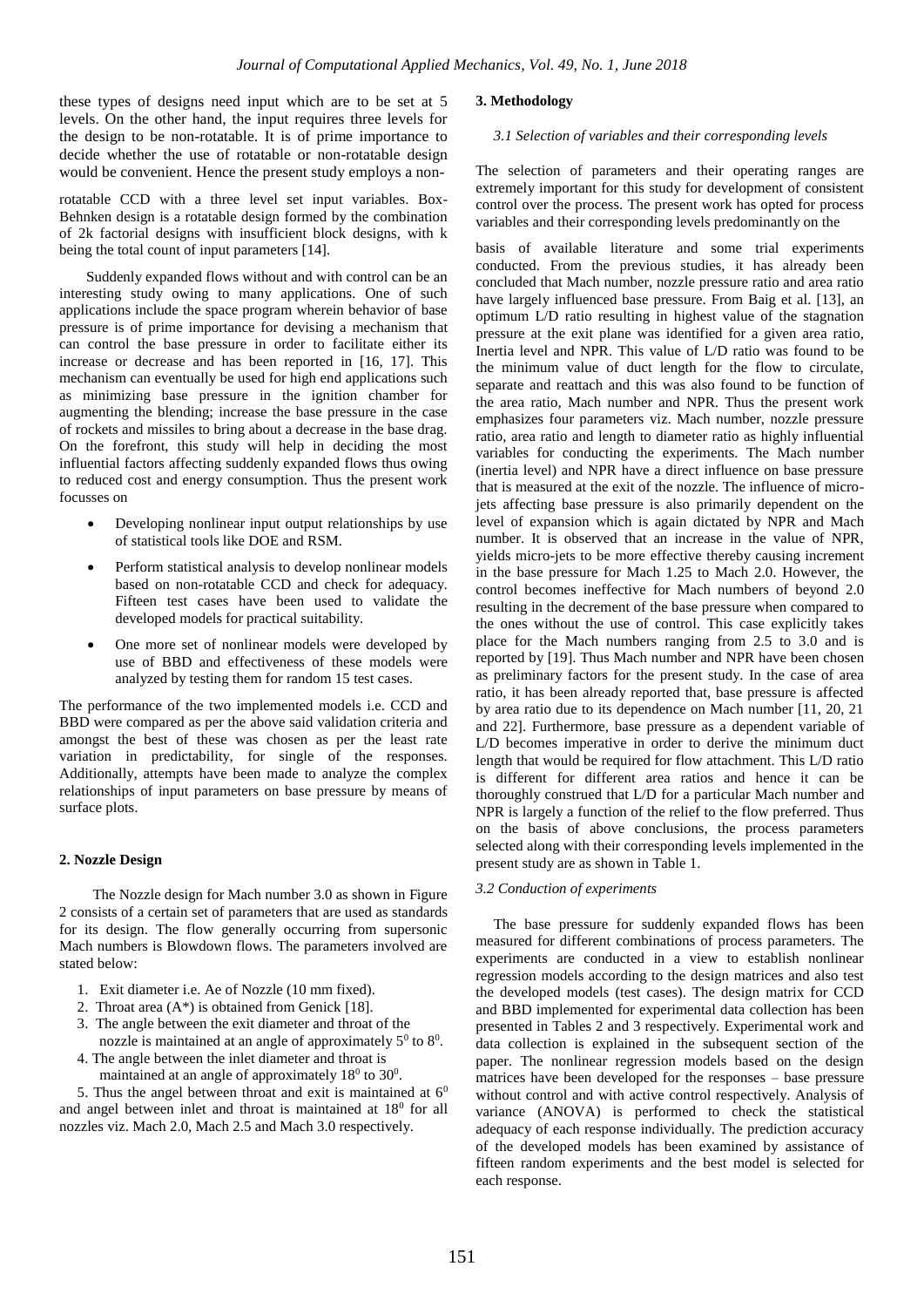### **4. Experimentation**

The complete experimental setup is shown in Figure 3 as discussed in [7, 8, 9, 10, 11, 13 and 23]. One of the nozzles of Mach number 3.0 designed for experimentation, shown in Figure

| Table 1. Factors and their respective levels. |                           |       |        |        |      |  |  |  |
|-----------------------------------------------|---------------------------|-------|--------|--------|------|--|--|--|
|                                               | <b>Process Parameters</b> |       |        | Levels |      |  |  |  |
| Description                                   | Uncoded                   | Coded | Low    | Middle | High |  |  |  |
|                                               |                           |       | $(-1)$ | (0)    |      |  |  |  |
| Mach number                                   | A                         | Xı    |        | 2.5    |      |  |  |  |
| <b>NPR</b>                                    | в                         | Χ,    |        |        |      |  |  |  |
| Area Ratio (AR)                               |                           | $X_3$ | 3.25   | 4.75   | 6.25 |  |  |  |
| L/D Ratio                                     |                           |       |        | h      |      |  |  |  |



**Figure 3.** Experimental set up.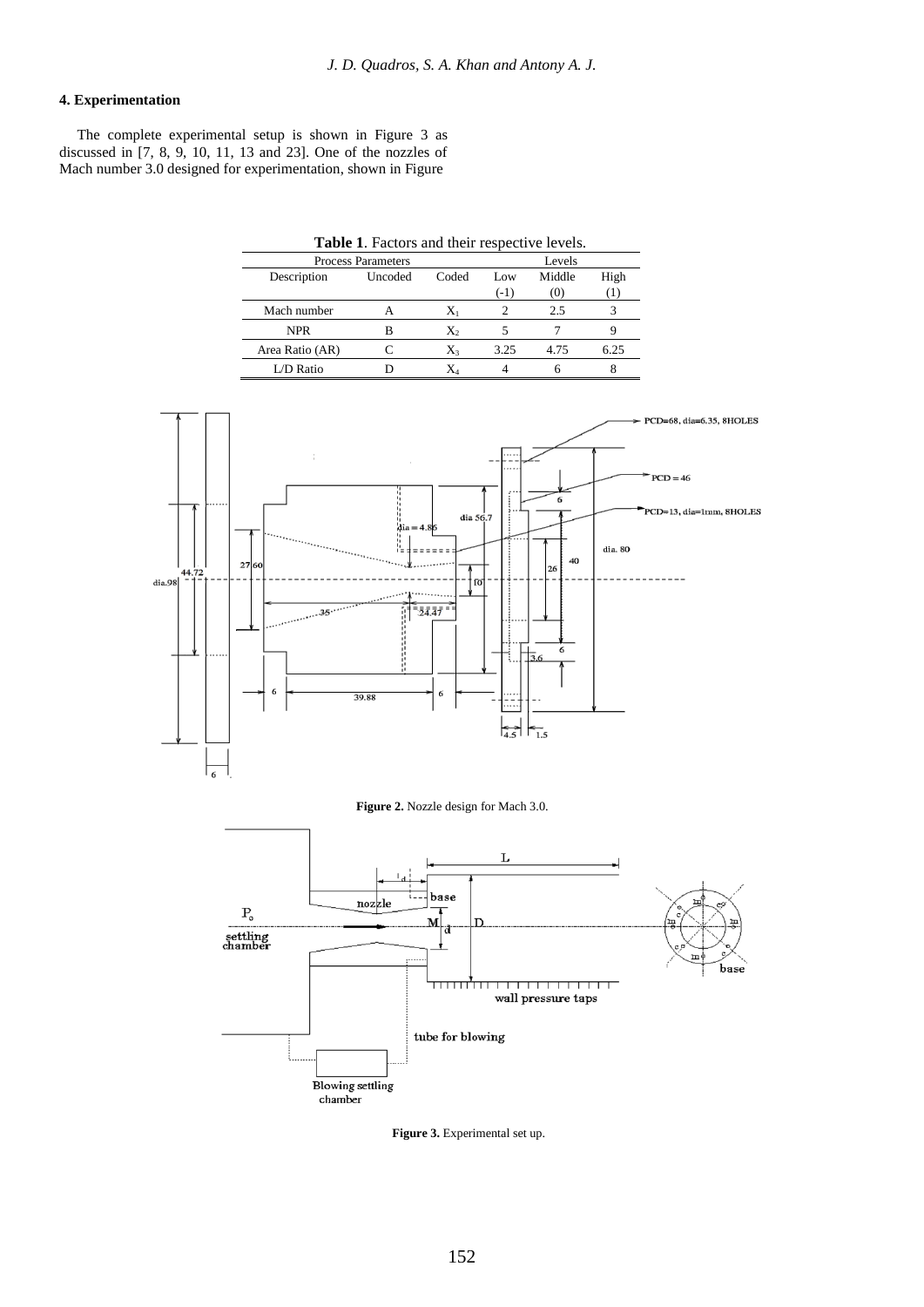4. At the exit periphery of the nozzle, there are eight holes (refer Figure 3 and Figure 4), four of which (marked c) were used for blowing and the remaining four (marked m) were used for base pressure  $(P_b)$  measurement. Axisymmetric ducts having  $L/D$ ratios of 4, 6 and 8 as shown in Figure 5 have been incorporated in order to facilitate the CCD and BBD designs. The required level of expansion i.e. NPR was maintained by use of a settling chamber and air compressor and is shown in Figures 6 and 7 respectively. A PSI system 2000 make pressure transducer was implemented for measuring base pressure. It consisted of 16 channels with pressure ranging from 0-300psi. The readings were displayed for averaged 250 samples per second. The measured information comprises of base pressure  $(P_b)$  dispersion along the expanded duct along with nozzle pressure ratio (NPR) characterized as the ratio of pressure in the settling chamber (stagnation pressure) to the atmospheric pressure  $(P_a)$ . This NPR also happens to be the condition of micro-jets implemented in the present study. The values measured were non-dimensionalized by dividing them by ambient atmospheric pressure  $(P_a)$ . The responses involve non-dimensional base pressure measurements without the use of active control i.e.  $P_b/P_a$  (WoC) and with the use of active control i.e.  $P_b/P_a$  (WC). CCD and BBD matrices were employed for conducting experiments and two replicates have been considered for base pressure measurement. All the non-dimensional base pressures are presented within an uncertainty band of  $\pm 2.6$  percent. All the results are repeatable within  $\pm 3$  percent.

#### **5. Results and Discussions**

This section details about the statistical analysis of the data collected experimentally by use of two nonlinear regression models. Licensed Minitab 17 software has been used for this purpose. Tests like ANOVA, significance tests and prediction accuracy tests have been performed for determining their practical significance on the experiments conducted. The developed models were validated by fifteen random experimental test cases. Finally, the model performances are also compared among themselves.

#### *5.1 Model Developments and Statistical Analysis*

Nonlinear models for the two base pressure responses have been developed by utilizing the available experimental data. The responses along with the results of statistical analysis are given below

#### *5.1.1. Response- Base pressure (WoC)*

The following nonlinear models have been developed based on CCD and BBD for the response –base pressure without the use of active control (WoC). The input output relationships have been derived using the collected experimental data which was later implemented into the commercially licensed MINITAB software. The Eqs. for CCD and BBD are shown below



**Figure 4.** Nozzle. **Figure 5.** Axisymmetric ducts.



**Figure 6.** Settling chamber. **Figure 7.** Air compressor.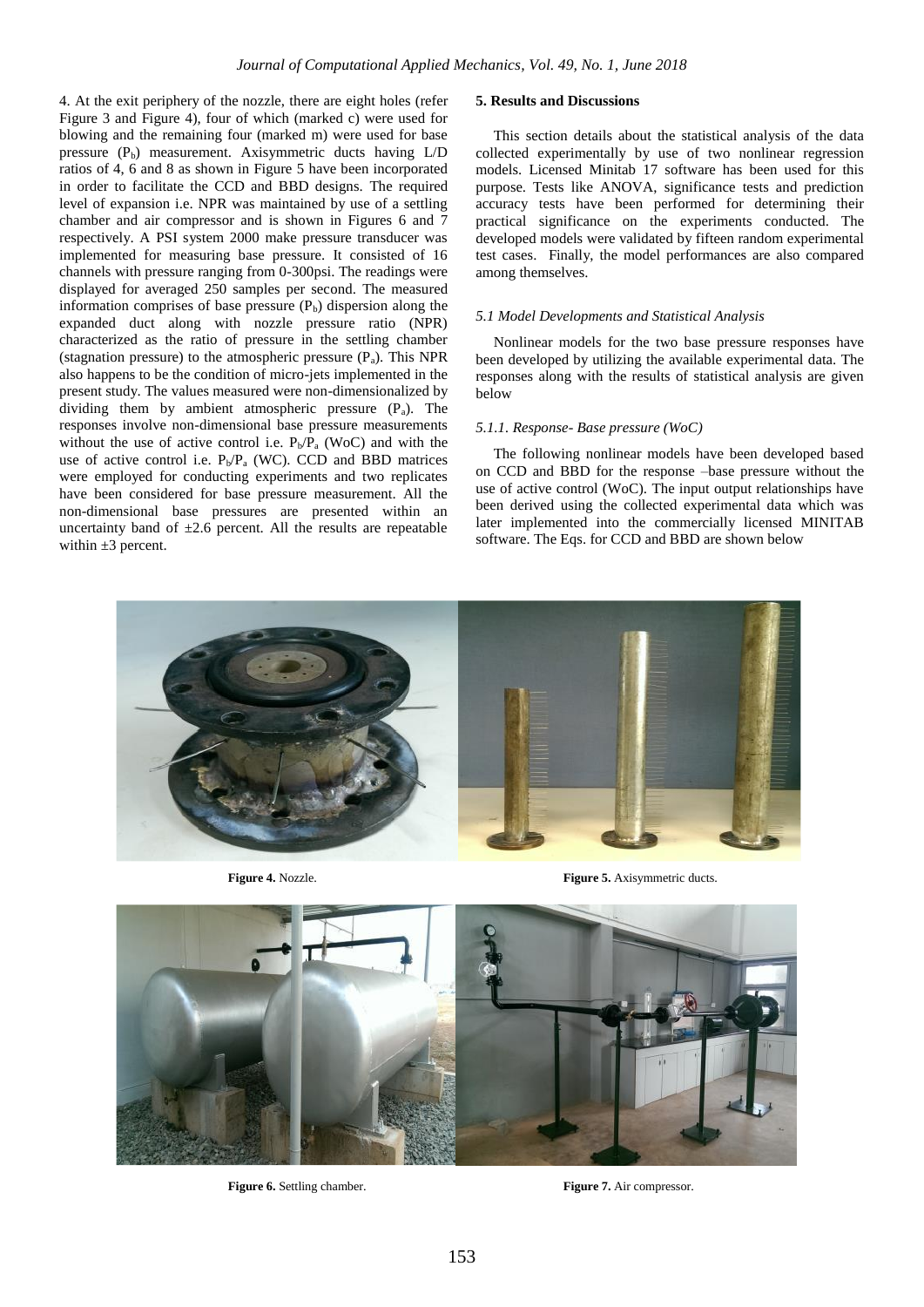| $2D$ ac $35n$ matrix.          |                           |                  |                  |                  |                |                |  |  |  |  |
|--------------------------------|---------------------------|------------------|------------------|------------------|----------------|----------------|--|--|--|--|
| Central Composite Design (CCD) |                           |                  |                  |                  |                |                |  |  |  |  |
|                                | <b>Process Parameters</b> |                  |                  |                  | Reponses       |                |  |  |  |  |
| S. I.                          | A                         | B                | $\mathbf C$      | D                | $P_b$ / $Pa$   | $P_b/P_a$      |  |  |  |  |
| No.                            |                           |                  |                  |                  | (WoC)          | (WC)           |  |  |  |  |
| $\mathbf{1}$                   | $-1$                      | $-1$             | $-1$             | $\,1$            | -              | -              |  |  |  |  |
| $\overline{c}$                 | $\mathbf{0}$              | $\mathbf{1}$     | $\boldsymbol{0}$ | $\overline{0}$   | $\overline{a}$ |                |  |  |  |  |
| 3                              | $\mathbf{1}$              | $-1$             | $-1$             | $-1$             | -              | $\overline{a}$ |  |  |  |  |
| $\overline{4}$                 | $\mathbf{1}$              | $\boldsymbol{0}$ | $\overline{0}$   | $\overline{0}$   | i.             |                |  |  |  |  |
| 5                              | $-1$                      | $\mathbf{1}$     | $\mathbf{1}$     | $\mathbf{1}$     |                |                |  |  |  |  |
| 6                              | $\mathbf{1}$              | $\mathbf{1}$     | $\mathbf{1}$     | $-1$             | ۰              | ۰              |  |  |  |  |
| 7                              | $\overline{0}$            | $\overline{0}$   | $\overline{0}$   | $\mathbf{1}$     |                |                |  |  |  |  |
| 8                              | $-1$                      | $\boldsymbol{0}$ | $\boldsymbol{0}$ | $\overline{0}$   | $\overline{a}$ | $\overline{a}$ |  |  |  |  |
| 9                              | $\boldsymbol{0}$          | $\boldsymbol{0}$ | $\mathbf{1}$     | $\boldsymbol{0}$ | $\overline{a}$ |                |  |  |  |  |
| 10                             | $\overline{0}$            | $\mathbf{1}$     | $\overline{0}$   | $\overline{0}$   | L,             | L,             |  |  |  |  |
| 11                             | $\mathbf{0}$              | $\overline{0}$   | $\boldsymbol{0}$ | $\overline{0}$   | -              |                |  |  |  |  |
| 12                             | $\overline{0}$            | $\overline{0}$   | $-1$             | $\overline{0}$   | -              |                |  |  |  |  |
| 13                             | $-1$                      | $-1$             | $-1$             | $-1$             | -              | -              |  |  |  |  |
| 14                             | $\mathbf{0}$              | $\boldsymbol{0}$ | $\boldsymbol{0}$ | $\mathbf{1}$     |                |                |  |  |  |  |
| 15                             | $\mathbf{0}$              | $\mathbf{0}$     | $\mathbf{1}$     | $\overline{0}$   | -              | -              |  |  |  |  |
| 16                             | $\boldsymbol{0}$          | $\boldsymbol{0}$ | $\mathbf{1}$     | $\boldsymbol{0}$ | L,             | L,             |  |  |  |  |
| 17                             | $\mathbf{1}$              | $-1$             | $\mathbf{1}$     | $\mathbf{1}$     | L,             |                |  |  |  |  |
| 18                             | $-1$                      | $\mathbf{1}$     | $-1$             | $-1$             | -              | -              |  |  |  |  |
| 19                             | $-1$                      | $\mathbf{1}$     | $\mathbf{1}$     | $\mathbf{1}$     | L,             |                |  |  |  |  |
| 20                             | $\mathbf{1}$              | $-1$             | $\mathbf{1}$     | $-1$             | -              | -              |  |  |  |  |
| 21                             | $\mathbf{1}$              | $\overline{0}$   | $\boldsymbol{0}$ | $\overline{0}$   | -              |                |  |  |  |  |
| 22                             | $\mathbf{1}$              | 1                | $-1$             | $\mathbf{1}$     | ۳              |                |  |  |  |  |
| 23                             | $\mathbf{0}$              | $-1$             | $\boldsymbol{0}$ | $\boldsymbol{0}$ | -              |                |  |  |  |  |
| 24                             | $-1$                      | $-1$             | $\mathbf{1}$     | $-1$             | ۷              |                |  |  |  |  |
| 25                             | $-1$                      | $\mathbf{1}$     | $-1$             | $\mathbf{1}$     | $\overline{a}$ | $\overline{a}$ |  |  |  |  |
| 26                             | $-1$                      | $-1$             | $-1$             | $\mathbf{1}$     | -              |                |  |  |  |  |
| 27                             | $-1$                      | $\mathbf{1}$     | $-1$             | $\mathbf{1}$     |                |                |  |  |  |  |

**Table 2**. CCD design matrix.

 $+ 0.08331 \text{ K}_3 - 0.02023 \text{ K}_4 + 0.0030 \text{ K}_1$ <br> $+ 0.0215 \text{ K}_2^2 - 0.0275 \text{ K}_3^2 + 0.0741 \text{ K}_4^2$  (1)  $({\bf P}_{\bf b}/{\bf P}_{\bf a})_{\text{CCD}} = 0.41505 + 0.19774X_1 - 0.08465X_2$  $+ 0.08351 X_3 - 0.02625 X_4 + 0.0030 X_1^2$  $+ 0.01541 X_1X_2 - 0.01684 X_1X_3 - 0.00891 X_1X_4$ 0.04809 X2X3+ 0.02097 X2X<sup>4</sup> - 0.00478 X<sup>3</sup> X<sup>4</sup>

 (2)  $({\bf P}_{\bf b}/{\bf P}_{\bf a})_{\bf BBD} = 0.4270 + 0.20015 \text{ X}_1 - 0.12050 \text{ X}_2$  $+ 0.12010 X_3 - 0.00012 X_4 - 0.07696 X_1^2$  $+ 0.02922 \text{ X}_2^2 - 0.01875 \text{ X}_3^2 + 0.03672 \text{ X}_4^2$  $+ 0.01756$  X<sub>1</sub>X<sub>2</sub>- $0.02125$  X<sub>1</sub>X<sub>3</sub>- $0.0100$  X<sub>1</sub>X<sub>4</sub>  $+ 0.00313X_2X_3 - 0.04756X_2X_4 + 0.05056X_3X_4$ 

The significance test results for response base pressure (WoC) using CCD and BBD have been presented in Table 4. These tests provide significance of the process parameters, their square terms and two parameter interactions. The significance test is conducted for the nonlinear base pressure model using CCD and presented in Eq. (1) at a confidence level of 95% (Patel et al. 2014). The terms  $X_1$ ,  $X_2$ ,  $X_3$ ,  $X_4$ , square terms-  $X_4^2$ , interaction terms-  $X_1X_2$ ,  $X_1X_3$ ,  $X_2X_3$ ,  $X_2X_4$  were found to be the significant factors that affect the base pressure without control as their corresponding P values were less than 0.05. It is also noticed that, the square terms are  $X_1^2$ ,  $X_2^2$  and  $X_3^2$  are found to be insignificant as their P values are more than 0.05 (Table 4). This indicates that the relation of Mach number, nozzle pressure ratio and area

|  |  | Table 3. BBD design matrix. |
|--|--|-----------------------------|
|  |  |                             |

| DDD design matrix.<br>Box Behnken Design (CCD) |                  |                  |                  |                  |                |                |  |  |  |
|------------------------------------------------|------------------|------------------|------------------|------------------|----------------|----------------|--|--|--|
| Process Parameters                             |                  |                  |                  |                  | Reponses       |                |  |  |  |
| S. I.                                          | A                | B                | $\mathbf C$      | D                | $P_b/P_a$      | $P_b\!/\!P_a$  |  |  |  |
| No.                                            |                  |                  |                  |                  | (WoC)          | (WC)           |  |  |  |
| $\mathbf{1}$                                   | $-1$             | $-1$             | $\mathbf{0}$     | $\boldsymbol{0}$ | -              | -              |  |  |  |
| $\overline{c}$                                 | $\mathbf{1}$     | $-1$             | $\overline{0}$   | $\overline{0}$   |                |                |  |  |  |
| 3                                              | $-1$             | $\mathbf{1}$     | $\boldsymbol{0}$ | $\boldsymbol{0}$ |                |                |  |  |  |
| $\overline{4}$                                 | $\mathbf{1}$     | $\,1$            | $\boldsymbol{0}$ | $\boldsymbol{0}$ |                |                |  |  |  |
| 5                                              | $\mathbf{0}$     | $\mathbf{0}$     | $-1$             | $-1$             |                |                |  |  |  |
| 6                                              | $\boldsymbol{0}$ | $\boldsymbol{0}$ | $\,1\,$          | $-1$             |                |                |  |  |  |
| $\overline{7}$                                 | $\overline{0}$   | $\overline{0}$   | $-1$             | $\mathbf{1}$     |                |                |  |  |  |
| 8                                              | $\overline{0}$   | $\boldsymbol{0}$ | $\,1\,$          | $\mathbf{1}$     | Ĭ.             |                |  |  |  |
| 9                                              | $-1$             | $\mathbf{0}$     | $\mathbf{0}$     | $-1$             | L,             | L,             |  |  |  |
| 10                                             | $\,1\,$          | $\mathbf{0}$     | $\mathbf{0}$     | $-1$             |                |                |  |  |  |
| 11                                             | $-1$             | $\mathbf{0}$     | $\mathbf{0}$     | $\mathbf{1}$     | L,             | L,             |  |  |  |
| 12                                             | $\mathbf{1}$     | $\overline{0}$   | $\overline{0}$   | $\mathbf{1}$     |                |                |  |  |  |
| 13                                             | $\overline{0}$   | $-1$             | $-1$             | $\overline{0}$   | -              | -              |  |  |  |
| 14                                             | $\boldsymbol{0}$ | $\mathbf{1}$     | $-1$             | $\boldsymbol{0}$ |                |                |  |  |  |
| 15                                             | $\boldsymbol{0}$ | $-1$             | $\mathbf{1}$     | $\boldsymbol{0}$ | ٠              |                |  |  |  |
| 16                                             | $\overline{0}$   | $\mathbf{1}$     | $\mathbf{1}$     | $\boldsymbol{0}$ |                |                |  |  |  |
| 17                                             | $-1$             | $\overline{0}$   | $-1$             | $\boldsymbol{0}$ |                |                |  |  |  |
| 18                                             | $\,1\,$          | $\mathbf{0}$     | $-1$             | $\boldsymbol{0}$ | ۰              |                |  |  |  |
| 19                                             | $-1$             | $\mathbf{0}$     | $\mathbf{1}$     | $\boldsymbol{0}$ |                |                |  |  |  |
| 20                                             | $\mathbf{1}$     | $\boldsymbol{0}$ | $\,1\,$          | $\boldsymbol{0}$ | -              |                |  |  |  |
| 21                                             | $\overline{0}$   | $-1$             | $\overline{0}$   | $-1$             | $\overline{a}$ | $\overline{a}$ |  |  |  |
| 22                                             | $\mathbf{0}$     | $\mathbf{1}$     | $\mathbf{0}$     | $-1$             |                |                |  |  |  |
| 23                                             | $\boldsymbol{0}$ | $-1$             | $\boldsymbol{0}$ | $\,1\,$          | -              | -              |  |  |  |
| 24                                             | $\boldsymbol{0}$ | $\mathbf{1}$     | $\mathbf{0}$     | $\mathbf{1}$     |                |                |  |  |  |
| 25                                             | $\boldsymbol{0}$ | $\boldsymbol{0}$ | $\boldsymbol{0}$ | $\boldsymbol{0}$ | $\overline{a}$ |                |  |  |  |
| 26                                             | $\overline{0}$   | $\mathbf{0}$     | $\mathbf{0}$     | $\boldsymbol{0}$ | $\overline{a}$ | $\overline{a}$ |  |  |  |
| 27                                             | $\overline{0}$   | $\overline{0}$   | $\overline{0}$   | $\overline{0}$   | $\overline{a}$ | ÷              |  |  |  |

ratio with base pressure might be linear in nature. However, the square term of  $X_4^2$  is found to be significant as its P value is less than 0.05 thereby indicating nonlinear relationship of base pressure with L/D ratio. On the other hand, for the BBD model, the terms  $X_1$ ,  $X_2$ ,  $X_3$ ,  $X_4$ , square terms-  $X_2^2$ ,  $X_3^2$ ,  $X_4^2$ , and interaction terms- $X_1X_2, X_1X_3, X_2X_4, X_3X_4$  have been found to be significant factors affecting base pressure according to their corresponding P values as they are less than 0.05. Here, the square term  $X_1^2$  is having P value of more than 0.05 indicating that the relation between base pressure and Mach number might be linear in nature, whereas square terms  $X_2^2$ ,  $X_3^2$  and  $X_4^2$  are found to be significant indicating a nonlinear relationship of base pressure with nozzle pressure ratio, area ratio and length to diameter ratio. The process parameters can be coded using the following relationships

 $X_1 = [(A-2.5)/0.5], X_2 = [(B-7)/2],$ 

 $X_3=[(C-4.75)/1.5]$ ,  $X_4=[(D-6)/2]$ 

The response Equations for base pressure (WoC) in uncoded

 $(\mathbf{P}_{\mathbf{b}}/\mathbf{P}_{\mathbf{a}})$ CCD = -0.222 + 0.387 A - 0.1114 B + 0.3497 C- (3) -0.00891 AD -0.01603 BC + 0.00524 BD -0.00159 CD $0.2424 D + 0.0121 A^2 + 0.00538 B^2 - 0.01222 C^2$ + 0.01853  $D^2$  + 0.01541 AB - 0.02246 AC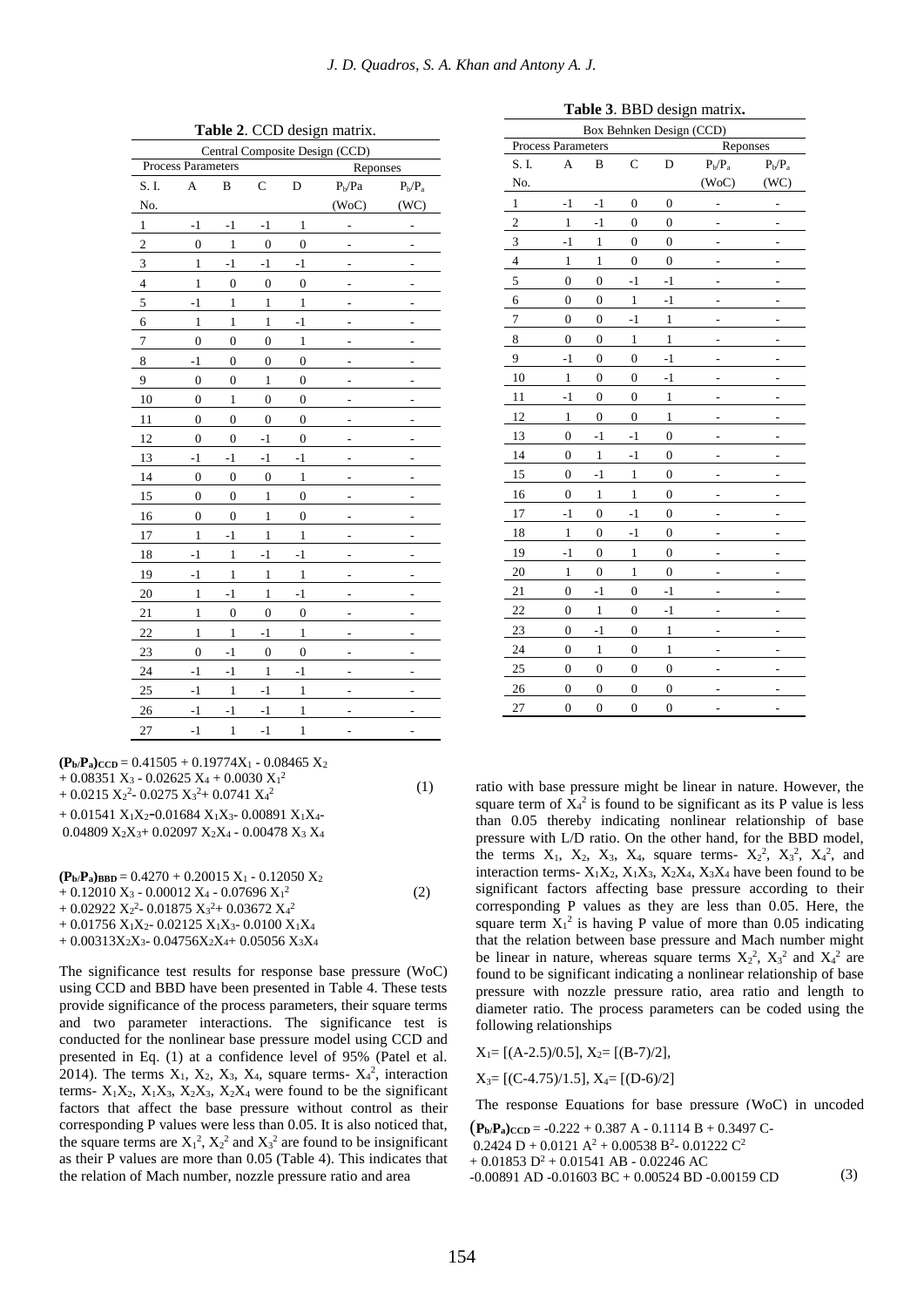| Design         |             | Central Composite Design |         |       | Box Behnken Design |                       |          |       |  |
|----------------|-------------|--------------------------|---------|-------|--------------------|-----------------------|----------|-------|--|
| Terms          | Coefficient | <b>SE</b> Coefficient    | T       | P     | Coefficient        | <b>SE</b> Coefficient | T        | P     |  |
| Constant       | 0.41505     | 0.00947                  | 43.82   | 0.000 | 0.42700            | 0.00663               | 64.36    | 0.000 |  |
| $X_1$          | 0.19774     | 0.00607                  | 32.64   | 0.000 | 0.20015            | 0.00332               | 60.34    | 0.000 |  |
| $\mathbf{X}_2$ | $-0.08465$  | 0.00606                  | $-13.9$ | 0.000 | $-0.12050$         | 0.00332               | $-36.33$ | 0.000 |  |
| $X_3$          | 0.08351     | $-0.00606$               | 13.79   | 0.000 | 0.12010            | 0.00332               | 36.21    | 0.000 |  |
| $X_4$          | $-0.02625$  | 0.00606                  | $-4.33$ | 0.000 | 0.00012            | 0.00498               | $-23.2$  | 0.000 |  |
| $X_1^*X_1$     | 0.0030      | 0.01600                  | 0.17    | 0.851 | $-0.07696$         | 0.00332               | 0.03     | 0.980 |  |
| $X_2^*X_2$     | 0.0215      | 0.01600                  | 1.34    | 0.183 | 0.02922            | 0.00498               | 5.87     | 0.000 |  |
| $X_3^*X_3$     | $-0.0275$   | 0.01600                  | $-1.71$ | 0.090 | $-0.01875$         | 0.00498               | $-3.77$  | 0.000 |  |
| $X_4^*X_4$     | 0.0741      | 0.01600                  | 4.63    | 0.000 | 0.03672            | 0.00498               | 7.38     | 0.000 |  |
| $X_1^*X_2$     | 0.01541     | 0.00643                  | 2.40    | 0.018 | 0.01756            | 0.00575               | 3.06     | 0.003 |  |
| $X_1^*X_3$     | $-0.01684$  | 0.00643                  | $-2.62$ | 0.010 | $-0.02125$         | 0.00575               | $-3.7$   | 0.000 |  |
| $X_1^*X_4$     | $-0.00891$  | 0.00643                  | $-1.39$ | 0.169 | 0.01000            | 0.00575               | 1.74     | 0.085 |  |
| $X_2^*X_3$     | $-0.04809$  | 0.00643                  | $-7.48$ | 0.000 | $-0.00313$         | 0.00575               | $-0.54$  | 0.588 |  |
| $X_2^*X_4$     | 0.02097     | 0.00643                  | 3.26    | 0.002 | $-0.04756$         | 0.00575               | $-8.28$  | 0.000 |  |
| $X_3^*X_4$     | $-0.00478$  | 0.00643                  | $-0.73$ | 0.459 | 0.05056            | 0.00575               | 8.80     | 0.000 |  |

**Table 4**. Significance rest results, coefficients, standard error coefficients, T Statistics and P- values obtained using CCD and BBD model for response base pressure (WoC).

**Table 5**. Coefficient of multiple correlation and insignificant terms of nonlinear models for response base pressure (WoC).

| Model      | Correlation coefficient with all<br>R terms | Correlation coefficient without<br>insignificant terms | Insignificant terms |
|------------|---------------------------------------------|--------------------------------------------------------|---------------------|
| CCD        | 0.9451                                      | 0.9419                                                 | AA, BB, CC, AD, CD  |
| <b>BBD</b> | 0.9871                                      | 0.9832                                                 | AA, AD, BC          |
|            |                                             |                                                        |                     |

(4)

 $({\bf P}_{\bf b}/{\bf P}_{\bf a})_{\bf BBD} = 0.4270 + 0.20015 \text{ X}_1 - 0.12050 \text{ X}_2$ 

 $+$  0.12010  $X_3$  - 0.00012  $X_4$  - 0.07696  $X_1^2$ 

 $+$  0.02922  $X_2^2$ - 0.01875  $X_3^2$ + 0.03672  $X_4^2$ 

+ 0.01756  $X_1X_2$ - 0.02125  $X_1X_3$ - 0.0100  $X_1X_4$ 

 $+ 0.00313X_2X_3 - 0.04756X_2X_4 + 0.05056X_3X_4$ 

Here  $X_1$ ,  $X_2$ ,  $X_3$  and  $X_4$  indicates the process parameters namely Mach number (A), nozzle pressure ratio (B), area ratio (C) and length to diameter ratio (D) in coded form respectively. Similarly A, B, C and D represent the process parameters namely Mach number, nozzle pressure ratio, area ratio and length to diameter ratio respectively in uncoded (real) form. The significance test has been carried out for both CCD and BBD based regression models separately and the insignificant terms have been identified for the base pressure (WoC) (Refer Table 5). Additionally, multiple correlation coefficients have been determined statistically in order to evaluate the precision of the models developed. The multiple correlation coefficients indicate that the model fit the assumed response equations and are found to be 0.9451 for CCD and 0.9871 for BBD (both values close to 1.0) thereby proving the accurate predictability of the equations. The significance of main, square and interaction terms of the developed models have been tested by performing ANOVA. The results of ANOVA tests for both nonlinear based CCD and BBD regression models are presented in Table 6 for the response base pressure (WoC). It is important to note that all linear, square and interaction parameters are found to be significant as their P values are found to be less than 0.05 for both models. However, even lack of fit exists for both the nonlinear models and was found to be significant as its P-values are lesser than 0.05. It is imperative to note that, by removal of insignificant terms the lack of fit becomes significant. It is to be noted that, a simpler regression equation can be produced by removal of insignificant terms, however reduces the prediction accuracy of the model.

The ANOVA and significance test results and their respective correlation coefficient values indicate both CCD and BBD regression models are statistically adequate for the response base pressure (WoC).

#### *5.1.2. Response- Base pressure (WC)*

The Eqs. 5 and 6 represent the non-linear regression equations for CCD and BBD obtained for the response- base pressure (WC). The significance test results for base pressure (WC) using CCD and BBD have been conducted at a confidence level of 95%. The coefficients of multiple correlation and the insignificant terms identified for the pair of nonlinear models are presented in Table 7.

| (5) |
|-----|
|     |
|     |
|     |

| $({\bf P_b}/{\bf P_a})_{\text{BBD}} = 0.130 + 0.284 \text{ A} - 0.0909 \text{ B}$ |     |
|-----------------------------------------------------------------------------------|-----|
| $+0.1359$ C - 0.1490 D + 0.0345 A <sup>2</sup> +                                  |     |
| $0.00851 B^2 - 0.00859 C^2 + 0.00941 D^2$                                         |     |
| $-0.00012$ AB $-0.01717$ AC $+0.00394$ AD                                         | (6) |
| $-0.00275$ BC $-0.01247$ BD $+0.01556$ CD                                         |     |

It has been observed that for the CCD model, the square terms- AA, BB, CC are found to be insignificant as their corresponding P values are found to be greater than 0.05. Thus from the significance tests, it is clearly evident that the square terms AA, BB and CC which are termed as insignificant indicating that a linear relationship exists between base pressure (WC) and Mach number, nozzle pressure ratio and area ratio. However, the square term DD was found to be significant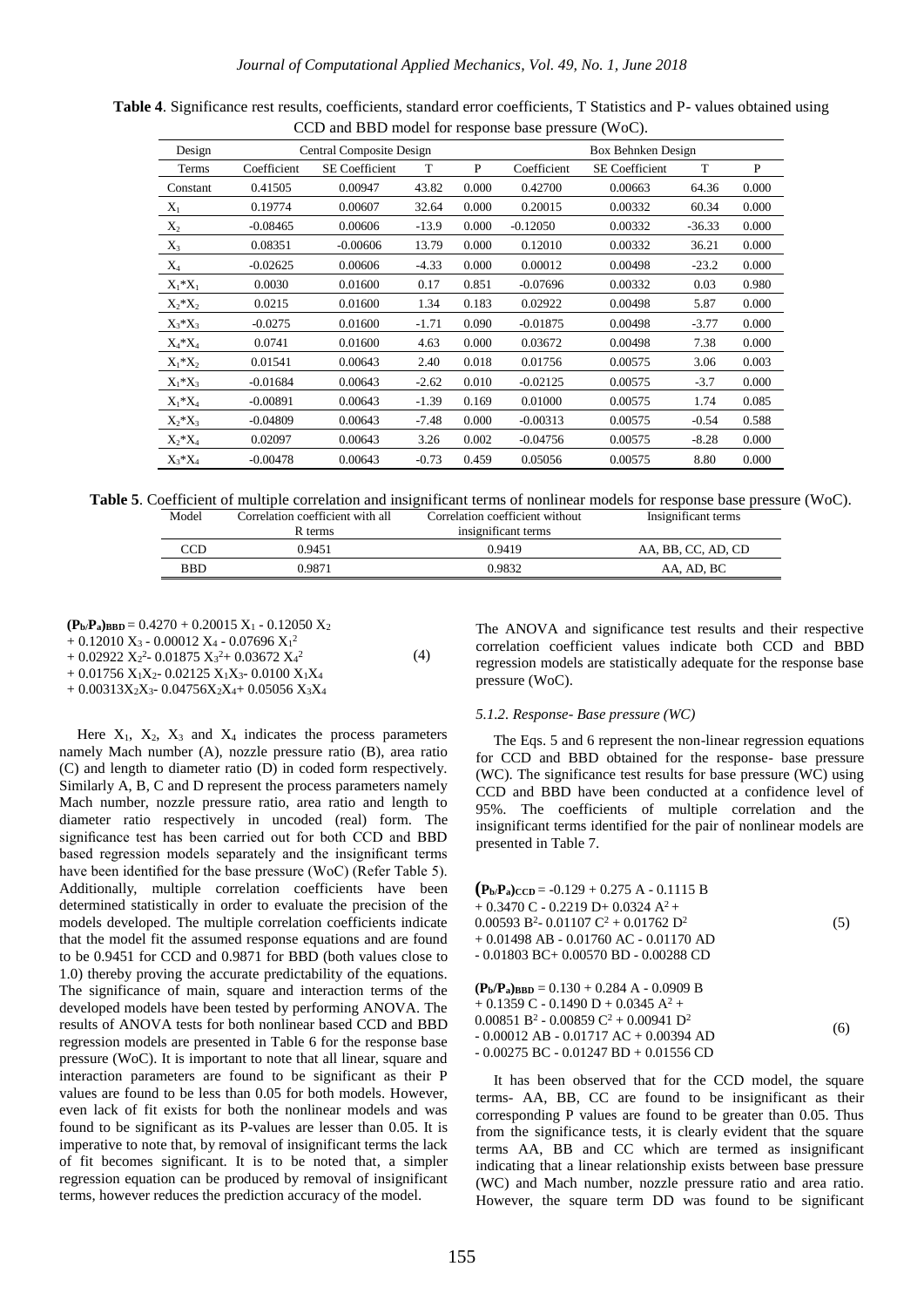indicating that, a nonlinear relationship exists between base pressure (WC) and length to diameter ratio. Moreover, it is also observed that, the interaction term AC is found to be insignificant as its P value was greater than 0.05. This case is contrasting when compared to the significance test for CCD model of base pressure (WoC). This delineates the fact that, interaction term AC plays a vital role in differentiating base pressure results with and without the use of active control. Here, interaction term AC represents the combination of Mach number and area ratio. At this point, when active control is employed or micro jets are activated, base pressure assumes lower values for area ratio 4.75 when compared to that for without control. This is mainly due to the combined effect of relief enjoyed by the flow, Mach number and reattachment length which is responsible for this behavior [10]. The significance test for BBD model identifies the only square term i.e. AA to be insignificant as its corresponding P value was greater than 0.05. This indicates that the relationship of base pressure with Mach number may be linear in nature. Here again the interaction terms AD and BC are found to be insignificant. The results obtained for BBD for the response base pressure (WC) is similar to those observed earlier, for the case of base pressure (WoC) (refer Table 5). The results of ANOVA show that all the linear, square and interaction terms for both the CCD and BBD models are found to be significant at the confidence levels of 95% as their values have been found to be less than 0.05 (refer Table 8). However, even lack of fit exists for both the nonlinear models and is found to be significant as its P-value are lesser than 0.05. The results from ANOVA and significance test indicate that, the non-linear regression models based upon CCD and BBD are statistically adequate for the response base pressure (WC).

#### *5.2 Testing and Comparison of Models*

It is imperative that the nonlinear CCD and BBD models developed be tested for their statistical adequacy. For this purpose, test cases were performed randomly and real experiments were conducted to record the different responses of the above test cases. The experiments were conducted for selected values of Mach number, nozzle pressure ratio, area ratio and length to diameter ratio falling in the respective range of their levels (refer Table 1), however different from those conducted as per CCD and BBD design matrix. The values of process parameters for performing random experiments are shown in Table 9. The response wise performance of the model has been presented below.

#### *5.2.1 Response- Base pressure (WoC)*

The base pressure values obtained from the randomly generated 15 test have been compared with the base pressure values obtained from the developed nonlinear regression models for the response of base pressure (WoC). The line of best fit is used to make the comparison. Here, the experimental values obtained are compared with those of corresponding model predicted values. It has been observed that, the best fit line obtained for the CCD model as shown in Figure 8a shows deviation of data points from the ideal,  $y=x$  line. However majority data points have seen to lie closer to the ideal line for the BBD model (Figure 8b) therefore indicating better predictability of BBD model when compared to the CCD model for the response (base pressure without control).

**Table 6**. Results of ANOVA- Base Pressure (WoC).

| Design      |     | Central Composite Design |            |                          |                          |                          | Box Behnken Design |            |                          |                          |                          |
|-------------|-----|--------------------------|------------|--------------------------|--------------------------|--------------------------|--------------------|------------|--------------------------|--------------------------|--------------------------|
| Source      | DF  | Seq.<br>SS               | Adj.<br>SS | Adj.<br>МS               | F                        | P                        | Seq.<br><b>SS</b>  | Adj.<br>SS | Adj.<br>МS               | F                        | P                        |
| Regression  | 14  | 4.23383                  | 4.23383    | 0.30242                  | 114.45                   | 0.000                    | 3.75725            | 3.75725    | 0.26838                  | 508.15                   | 0.000                    |
| Linear      | 4   | 3.88291                  | 3.88291    | 0.97073                  | 367.37                   | 0.000                    | 3.59646            | 3.59646    | 0.89911                  | 1702.42                  | 0.000                    |
| Square      | 4   | 0.13486                  | 0.13486    | 0.03371                  | 12.76                    | 0.000                    | 0.06978            | 0.06978    | 0.01744                  | 33.03                    | 0.000                    |
| Interaction | 6   | 0.21606                  | 0.21606    | 0.03601                  | 13.63                    | 0.000                    | 0.09102            | 0.09102    | 0.01517                  | 28.72                    | 0.000                    |
| Res. Error  | 93  | 0.24574                  | 0.24574    | 0.00265                  | ٠                        | $\overline{\phantom{a}}$ | 0.04912            | 0.04912    | 0.00053                  | $\overline{\phantom{a}}$ |                          |
| Lack of Fit | 10  | 0.24568                  | 0.24568    | 0.02457                  | 34176.02                 | 0.000                    | 0.04936            | 0.04936    | 0.00494                  | 768.07                   | 0.000                    |
| Pure Error  | 83  | 0.00006                  | 0.00006    | 0.000                    |                          | $\overline{\phantom{0}}$ | 0.00005            | 0.00005    | 0.000                    | ۰                        | $\overline{\phantom{a}}$ |
| Total       | 107 | 4.47957                  | 4.47957    | $\overline{\phantom{a}}$ | $\overline{\phantom{a}}$ | $\overline{\phantom{a}}$ | 3.80637            | 3.80637    | $\overline{\phantom{0}}$ |                          | $\overline{\phantom{a}}$ |

**Table 7.** Coefficient of multiple correlation and insignificant terms of nonlinear models for response base Pressure (WC).

| Model      | Correlation coefficient with all | Correlation coefficient without | Insignificant terms    |
|------------|----------------------------------|---------------------------------|------------------------|
|            | R terms                          | insignificant terms             |                        |
| CCD        | 0.9401                           | 0.9371                          | AA, BB, CC, AC, AD, CD |
| <b>BBD</b> | 0.9872                           | 0.9838                          | AA. AD. BC             |
|            |                                  |                                 |                        |

|             | <b>Table 8.</b> Results of ANOVA- Base Pressure (WC). |         |         |                                 |          |                          |         |         |                    |         |                          |
|-------------|-------------------------------------------------------|---------|---------|---------------------------------|----------|--------------------------|---------|---------|--------------------|---------|--------------------------|
| Design      |                                                       |         |         | <b>Central Composite Design</b> |          |                          |         |         | Box Behnken Design |         |                          |
| Source      | DF                                                    | Seq. SS | Adj. SS | Adj. MS                         | F        | P                        | Seq. SS | Adj. SS | Adj. MS            | F       | P                        |
| Regression  | 14                                                    | 4.15686 | 4.15686 | 0.29692                         | 104.15   | 0.000                    | 3.83737 | 3.83737 | 0.27410            | 510.89  | 0.000                    |
| Linear      | 4                                                     | 3.75226 | 3.75226 | 0.93806                         | 329.05   | 0.000                    | 3.68181 | 3.68181 | 0.92045            | 1715.64 | 0.000                    |
| Square      | 4                                                     | 0.14602 | 0.14602 | 0.03650                         | 12.80    | 0.000                    | 0.07689 | 0.07689 | 0.01922            | 35.83   | 0.000                    |
| Interaction | 6                                                     | 0.25858 | 0.25858 | 0.04310                         | 15.12    | 0.000                    | 0.07867 | 0.07867 | 0.01311            | 24.44   | 0.000                    |
| Res. Error  | 93                                                    | 0.26512 | 0.26512 | 0.00285                         |          | $\overline{\phantom{a}}$ | 0.04990 | 0.04990 | 0.00054            |         | ۰.                       |
| Lack of Fit | 10                                                    | 0.26509 | 0.26509 | 0.02651                         | 105098.5 | 0.000                    | 0.04936 | 0.04936 | 0.00494            | 766.16  | 0.000                    |
| Pure Error  | 83                                                    | 0.000   | 0.000   | 0.000                           |          | ۰                        | 0.00053 | 0.00053 | 0.00001            |         | $\overline{\phantom{a}}$ |
| Total       | 107                                                   | 4.42198 | 4.42198 | ٠                               | ۰        |                          | 3.88727 | 3.88727 |                    |         |                          |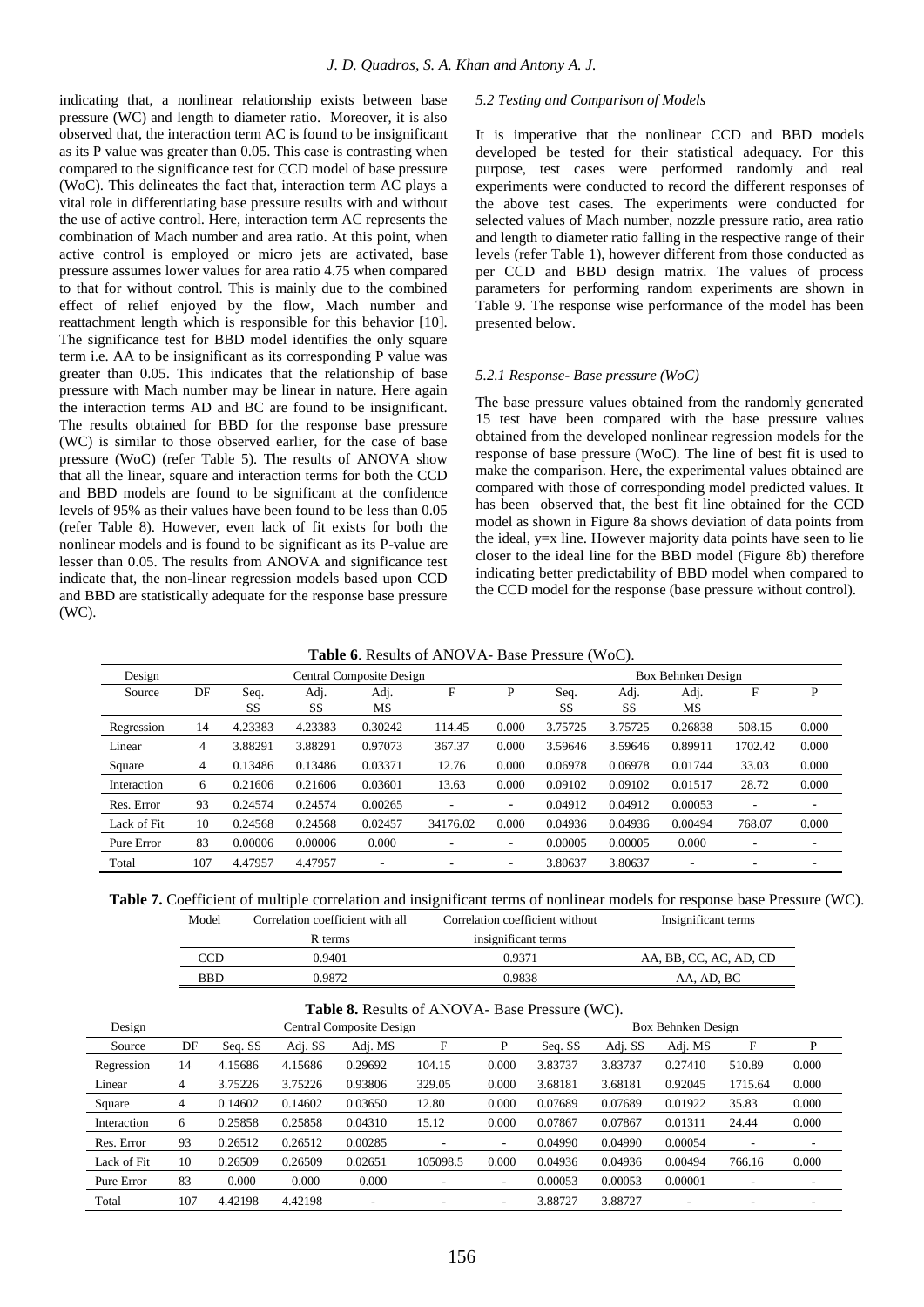The estimations of percentage deviation for prediction are found to lie in the range of  $-12.92\%$  to  $+15.88\%$  for the CCD model and -23.56% to +7.37% for the BBD models respectively (Figures 9a & 9b). It has been clearly observed that, for the CCD model most of the data points lie on the positive side, whereas, the data points are distributed on either side of the reference line for the BBD model. It is also essential to note that, BBD model has demonstrated far better prediction with regard to average absolute percent deviation for the response of base pressure without control (see Figure 10).

#### *5.2.2 Response- Base pressure (WC)*

Comparison of the predicted model values alongside their individual genuine values through the best fit line are as shown in Figure 11. It can be observed that the distribution of data points is closely distributed on both sides of the best fit line for the BBD model (Figure 11b). Hence it can be thoroughly construed that the BBD model performs better than the CCD model (Figure 11a & 11b) for nonlinear regression model of base pressure (WC). Furthermore, the percentage deviation in prediction was found to

|                  | <b>Table 9.</b> Input output data of test cases. |                |      |                |          |           |  |  |  |  |
|------------------|--------------------------------------------------|----------------|------|----------------|----------|-----------|--|--|--|--|
| Test             | М                                                | <b>NPR</b>     | AR   | L/D            | $P_hP_a$ | $P_b/P_a$ |  |  |  |  |
| No.              |                                                  |                |      |                | (WoC)    | (WC)      |  |  |  |  |
| -1.              | 2.5                                              | 5              | 3.25 | 5              | 0.476    | 0.460     |  |  |  |  |
| 2.               | 3                                                | $\overline{7}$ | 3.25 | 5              | 0.595    | 0.573     |  |  |  |  |
| $\overline{3}$ . | 3                                                | $\overline{7}$ | 4.75 | 5              | 0.699    | 0.671     |  |  |  |  |
| 4.               | 2.5                                              | 7              | 3.25 | 5              | 0.347    | 0.330     |  |  |  |  |
| 5.               | $\mathfrak{2}$                                   | 7              | 6.25 | 8              | 0.376    | 0.368     |  |  |  |  |
| 6.               | 2.5                                              | 9              | 6.25 | 8              | 0.374    | 0.369     |  |  |  |  |
| 7.               | 3                                                | 9              | 6.25 | 5              | 0.651    | 0.641     |  |  |  |  |
| 8.               | $\overline{c}$                                   | 7              | 6.25 | 5              | 0.327    | 0.360     |  |  |  |  |
| 9.               | 2.5                                              | 5              | 3.25 | 8              | 0.388    | 0.397     |  |  |  |  |
| 10.              | 2.5                                              | 5              | 3.25 | $\overline{4}$ | 0.557    | 0.539     |  |  |  |  |
| 11.              | 3                                                | 7              | 6.25 | 8              | 0.692    | 0.689     |  |  |  |  |
| 12.              | 3                                                | 9              | 4.75 | $\overline{4}$ | 0.619    | 0.700     |  |  |  |  |
| 13.              | 3                                                | 5              | 6.25 | 6              | 0.809    | 0.810     |  |  |  |  |
| 14.              | 2.5                                              | 7              | 4.75 | 5              | 0.489    | 0.471     |  |  |  |  |
| 15.              | $\overline{c}$                                   | 9              | 6.25 | 6              | 0.191    | 0.200     |  |  |  |  |



**Figure 8.** Comparison of model predicted base pressure (WoC) with actual base pressure (WoC) for (a) CCD; (b) BBD.



**Figure 9.** Standard deviation in prediction of 15 test cases for (a) base pressure (WoC); (b) base pressure (WC).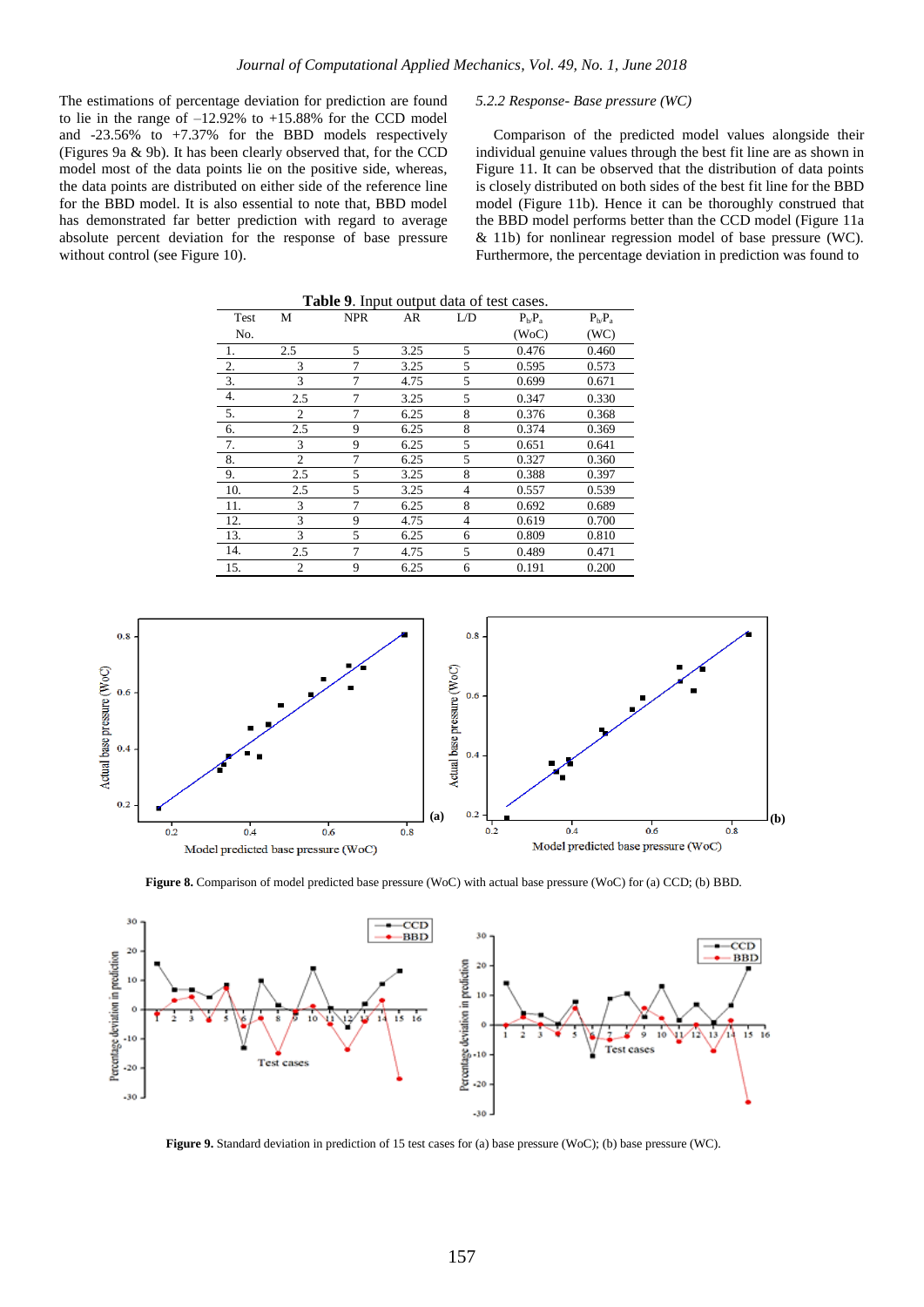

**Figure 10.** Comparison in terms of average absolute percent deviation in prediction of test cases for different responses.



**Figure 11.** Comparison of model predicted base pressure (WC) with actual base pressure (WC) (a) CCD; (b) BBD.

remain in the range of  $-10.27\%$  to  $+19.23\%$  for CCD and  $-$ 25.86% to +5.74% for the BBD model as shown in Figure 8b. Here, it is also important to note that majority of the data points for the CCD model lie above the reference line. Moreover, the BBD model shows better performance in terms of average absolute percentage deviation in predicting the response for base pressure (WC) (refer Figure 10). The better performance might be due to the ability to accurately capture the nonlinearity of the process.

#### *5.3 Surface Plots*

Based on the above results obtained, the BBD model has been found to be more convenient in prediction of base pressure. Based on the BBD model, surface plots for non-dimensional base pressure with respect to the process parameters have been analyzed. The results obtained from the significance tests are found to match well with the ones' obtained in surface plots. Surface plots for base pressure with control have been presented in Figure 12. It is important to note that, the results for base pressure with control showed the best value for average absolute percentage deviation for the BBD model (Figure 10). Hence the surface plots for base pressure with control have been plotted. Following observations were made in the study of surface plots for base pressure based on BBD approach.

Increase in Mach number increases the base pressure linearly and an increase in NPR reduces the base pressure with area ratio and length to diameter ratio kept constant (Figure 12a). This is mainly due to the high over expansion of the jets at Mach 2.5 and 3.0

which experiences a stronger effect at the nozzle exit thereby indicating a strong linear relationship of Mach number with base pressure. However these shocks have larger shock angles and hence flow deflections are smaller. Therefore, even though flows behind these shocks experience increase in pressure, they will not be able to influence the base region. Hence, the base pressure is dictated by the re-circulating flow rather than the flow behind the shock [13]. It is also observed that contribution of Mach number towards this response is more when compared to that of NPR.

- The Figure 12(b) delineates the influence of Mach number and area ratio on base pressure. As the area ratio increases, the base pressure also tends to increase. This increase in values for base pressure for higher area ratios at high Mach numbers is due to the relief enjoyed by the flow and the vortex at the base which is not able to create enough suction which otherwise will be able to do so for the lower area ratios [24, 25].
- The Figure  $12(c)$  shows a marginal change in the base pressure for increasing L/D ratios. The reason for this may be that, at a particular area ratio, suction at the base decreases and hence base pressure experiences an infinitesimal change with increasing L/D [13, 23]. The resulting surface plot is found to be almost flat, indicating a strong linear relationship with base pressure and is in good agreement with the significance test conducted for BBD model as shown in Table 8.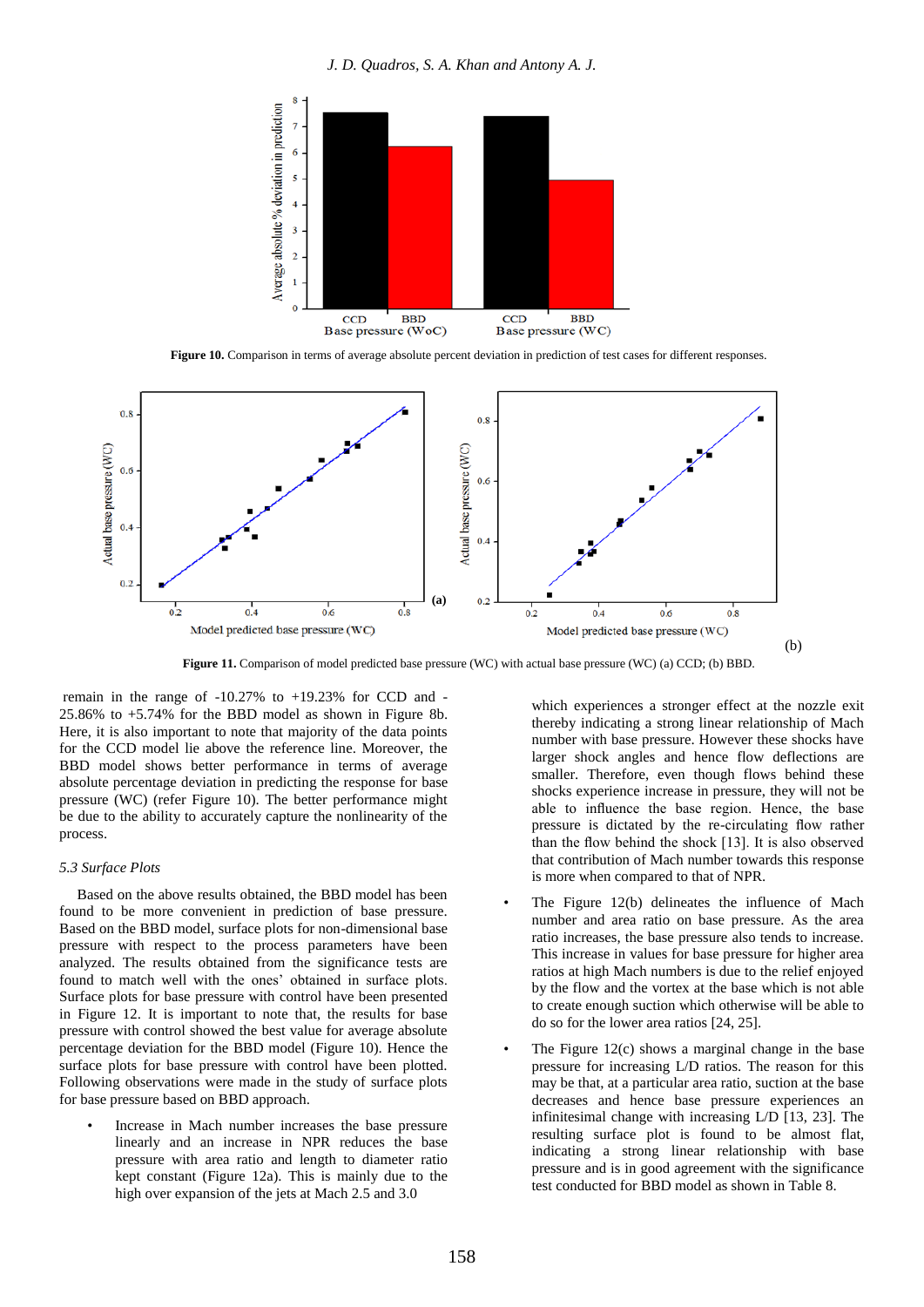

**Figure 12.** Surface plots of non-dimensional base pressure with (a) Mach number and NPR, (b) Mach number and AR, (c) Mach number and L/D ratio, (d) NPR and AR, (e) NPR and L/D ratio and (f) AR and L/D ratio.

- Figure 12(d) shows decrease in base pressure for increased levels of NPR. A closer look at the base region of the enlarged duct will give a possible explanation to this case. For a given area ratio, the expansion level at the nozzle exit determines the base pressure level. The prime area of concern at this point is the level of over expansion. This over expansion causes shock at the nozzle exit which is very powerful for lower NPRs, resulting in very high level of base pressure [13]. As the NPR increases, the shock at the nozzle exit becomes weaker and the level of over expansion comes down [19, 23 and 25]. It is also observed that contribution of area ratio towards this response is more (due to its steep increase) when compared to that of NPR. Hence the variation of base pressure with respect to NPR seems to be linear, whereas area ratio seems to be slightly nonlinear.
- In Figure 12 (e  $&$  f), it is clearly noticed that the base pressure observes curvature and a transition at  $L/D = 6$ upto which it decreases and then increases with increase in L/D from 6 to 8 (Figure 12e), and decreases marginally from L/D 6 to 8 for (Figure 12f). This non linearity in base pressure variation is due to the influence of atmospheric pressure which plays a significant role owing to flow development at lower L/D ratios when compared to higher L/D ratios where after the base pressure value again increases [10, 23]. This duct value of L/D=6 is in good agreement the findings obtained by Rehman et al. [19]. Here again base pressure shows nonlinear variation with respect to (NPR and L/D ratio); (area ratio and L/D ratio).

#### **6. Conclusions**

 Modelling has been carried out to determine the input– output relationships of the base pressure without and with control utilizing the two nonlinear regression models namely CCD and BBD of experiments.

- It has been observed that base pressure without control and with control for the CCD model has a more or less a linear relationship with Mach number, nozzle pressure ratio and area ratio whereas, a nonlinear relationship with L/D ratio. However for the BBD base models, base pressure exerts a nonlinear relationship with nozzle pressure ratio, area ratio and L/D ratio whereas, a linear relationship with Mach number.
- Nonlinear regression models in light of CCD and BBD are being tried and verified for their statistical adequacy and forecasting capability with the assistance of ANOVA. It has been observed that all models are found to be statistically adequate.
- The performances of CCD and BBD models have been compared response-wise by utilizing test cases. The average absolute percent deviation has been used as the criterion in order to choose the optimum model for each observation. It is important to note that, performance of BBD is found to be better in forecasting base pressure for both cases of without and with control when compared to the CCD model.
- The present work presents a methodology to model and analyze base pressure process utilizing statistical tools. Further, it will help for reducing base drag, when one needs to consider expanding base pressure to the more extreme and